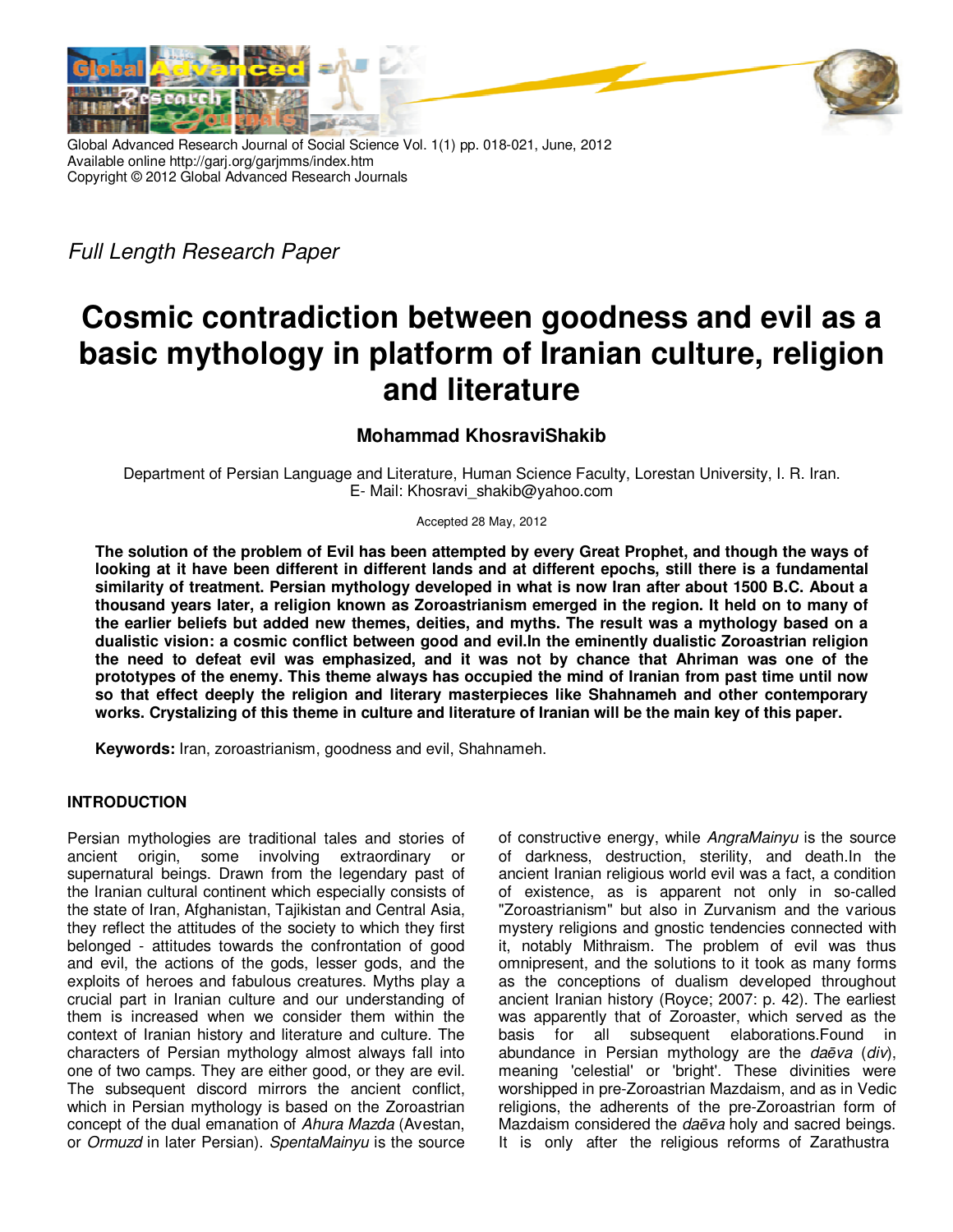(Zoroaster) that the term da*ē*va became associated with demons.Even then the Persians living south of the Caspian Sea continued to worship the daeva and resisted pressure to accept Zoroastrianism, and legends that involve da*ē*va survive to this day. For instance, that of the legend of the Div-e Sepid (white da*ē*va) of Mazandaran which mentioned in Shanameh of Firdausi who accepted as eminent epic poet in persian literature. Moreover, AngraMainyu or Ahriman in Persian, once the Zoroastrian epitome of evil, lost its original Zoroastrian/Mazdaist identity in later Persian literature, and was ultimately depicted as a *div*. Religious depiction of *Ahriman* made in the era following the Islamic invasion show Ahriman as a giant of a man with spotted body and two horns. The idea of the choice between good and evil was at the heart of Zoroastrianism throughout its entire historical development (Malandra; 1983: p. 61). More or less emphasis and different theoretical foundations were attributed to it, depending upon the historical period and the influences absorbed through contact with foreign cultures and other religious and philosophical doctrines. It has been less vital and less emphasized among the Parsis, owing mainly to the anti-dualistic polemics of Muslims and Christians but the fact that it is present in the Gathas is evidence that Zoroaster's thought represented an original and coherent development. The lament of the Soul of the Cow which probably also had metaphorical significance and has been interpreted in various ways seems to be an allegory in which a living creature asks to be spared pain and the fury of the wicked through the care of a kindly shepherd who is truly able to protect it. In great epic of Persian literature, Shahnameh, the legend of Rustum shows the part human heroes play in the great drama of good and evil (Ferdowsi; 1960: p. 567). Rustum was so strong and brave that the king made him head of the army. Then the White Demon seized the king, and Rustum set out to rescue him. In the course of his travels, Rustum encountered a lion, a desert, a dragon, a demoness, and a demon army. He overcame all these obstacles with the help of his faithful horse Rakhsh and a warrior named Aulad, whom he defeated in combat and who then became an ally. Rustum's adventure ended in a cave, the lair of the White Demon, where Rustum tore out the demon's heart.

#### **Contextual and cradles**

First taught amongst nomads on the Asian steppes around 3500 years ago, Zoroastrianism is one of the earliest revealed religions and is of enormous importance in the history of religions. It has links with the ancient Vedic beliefs of India and even possibly to a remote Indo-European past. It has influenced northern Buddhism, Judaism, Christianity and Islam and was the state religion

in Iran from the 6th century BC to 7th century AD (Bulliet; 1979: p. 66). Most information about Prophet Zoroaster, son of Pourushaspa, of the Spitaman family comes from the Gathas, 17 hymns which were composed by the prophet and were preserved over the centuries by the Zoroastrian community. Gathas are inspired passionate utterances many addressed directly to God and their poetic form is the most ancient in Iranian literary works. The language is traced back to Indo-European times through Norse parallels. His teachings were handed down orally from generation to generation. They might have been written down since the Parthian period (3rd century BC – 3rd century AD) but all that is left is from the Sasanian times (7th century), in Middle Persian, also called Pahlavi.In the Gathas he calls himself a "zaotar" a fully qualified priest, one able to compose "manthra" (Sanskrit mantra), inspired utterances of power. Training for the priesthood started around age seven and maturity was reached at fifteen and he was probably made a priest at this age. He also calls himself a "vaedemna" or "one who knows" and spent years in a wandering quest for truth. The language of Gathas is archaic and is related to the Indian Rigveda (about 1700 BC). The best educated guess for Zoroaster"s date, based on linguistic evidence is between 1700 - 1500 BC. In Gathas and in later Pahlavi works it is mentioned that he was thirty when revelation came to him. "He went down to a river to fetch water. There he encountered a radiant figure introducing himself as VohuManah "Good Purpose". The light led him to "Ahura Mazda" the Lord of Wisdom and five other radiant figures, before which he did not see his own shadow upon the earth, and it was then that he received his revelation".The roots of Persian mythology lie in the steppes of southern Russia and Central Asia. Between 1500 and 1000 b.c., Indo-European peoples migrated south from the steppes into the regions now known as Turkey, Iran, and northern India(Robinson; 2010: P.23). Those who settled in Iran became the Persians. Their mythology had much in common with that of the early Hindus and probably developed from a common Indo-European source. In time, the Persians also absorbed influences from Mesopotamia on their western border.The religious reformer and Prophet Zoroaster founded the faith that dominated Persia until the arrival of Islam in the 600S A.D. Apart from somewhat unreliable accounts by ancient Greek historians, the earliest information about Persian mythology comes from Zoroastrianism's sacred book, the Zend-Avesta or Avesta. Much of the original Zend-Avesta was lost after Alexander the Great conquered Persia in 334 B.C. What survives is a set of writings gathered and arranged between A.D 200 and 600. One section, the Gathas, consists of songs believed to have been composed by Zoroaster. Much mythological material can be found in another section containing Yashts, hymns addressed to angels and heroes.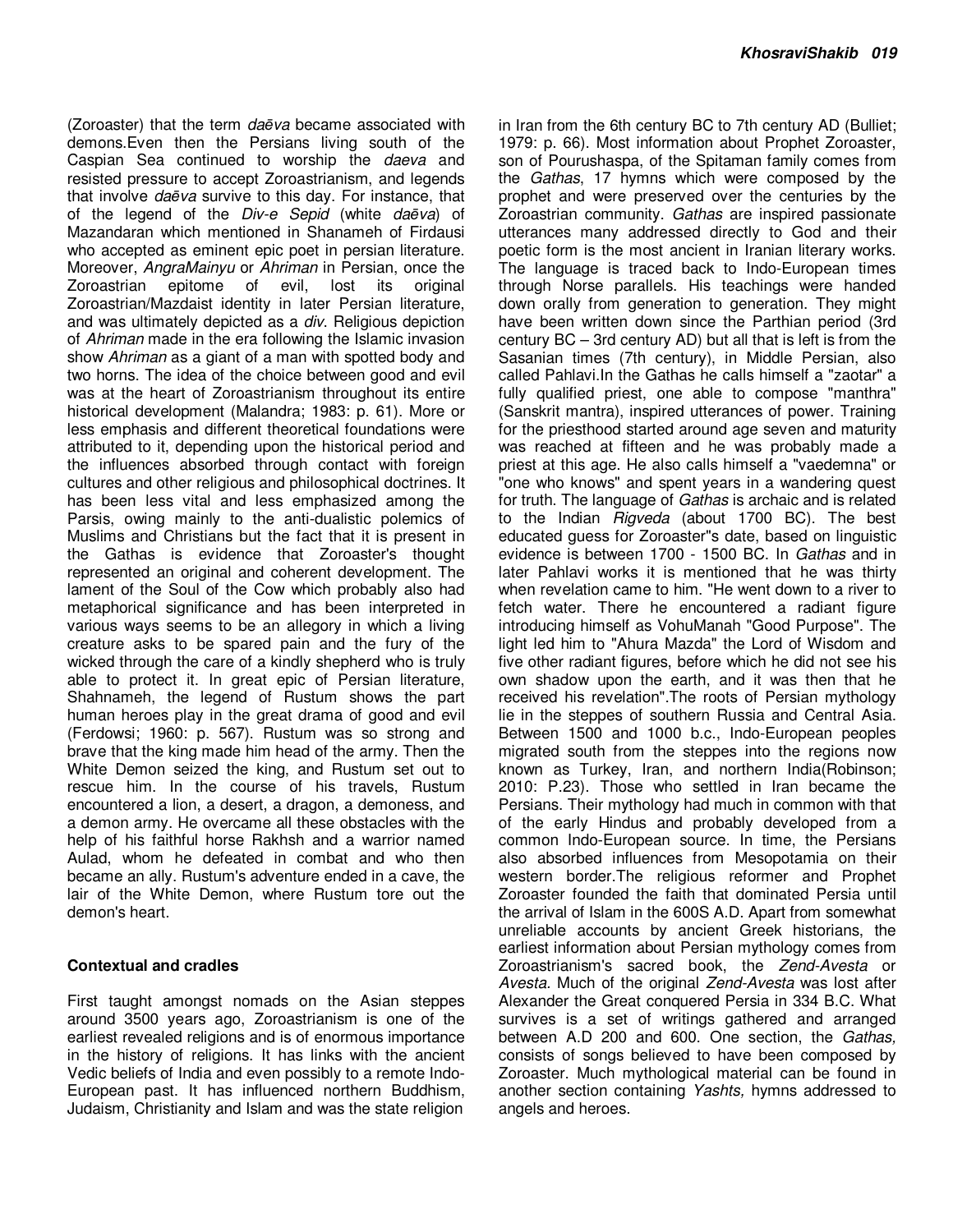#### **DominantDivinities and goddesses**

The driving forces of Persian mythology were two powerful gods, sometimes presented as twin brothers. Ahura Mazda was the creator, a god of light, truth, and goodness. His enemy Ahriman, the spirit of darkness, lies, and evil, created only destructive things such as vermin, disease, and demons. This myth says the world is their battlefield. Although they were equally matched during this period of history, Ahura Mazda was fated to winthe fight. For this reason, Ahura Mazda, the Wise Lord, was the supreme deity of Persian mythology. The Zoroastrians identified him with purifying fire and tended fires on towers as part of their worship. Zoroaster's solution to the problem of evil was profoundly original. While, on one hand, he promised the owners of Aša the final triumph of good over evil in an eschatological expectation consistent with a doctrine requiring rigor and commitment from the faithful, on the other, he provided a logical explanation for the existence of evil, whether through the idea of choice or through the specific conception of two existences or states of being (Moulton; 1917: p. 71). The Zoroastrian conception is based on "two eternal abstract Powers, Good and Evil, both of which manifested themselves not only in mental and spiritual phenomena, but also in the material things of this world". Evil, like good, is a spiritual or mental power that is wicked because of the choice made. Like good, evil manifests itself in material existence, but, whereas the good is manifest in its very creation, the wicked is present through foul and violent aggression. In spiritual existence the powers of good and evil are equal, for each is author of its own creation, but in material existence evil can only insinuate itself, contaminating and violating it.

The ancient Persian pantheon also included Mithras, a god associated with war, the sun, and law and order, who became the object of a widespread cult in the Roman Empire. Anahita was a goddess of water and fertility. Verethraghna, a god of war and victory, appeared on earth in ten forms: as wind, a bull, a horse, a camel, a boar, a youth, a raven, a ram, a buck, and a man (Zaehner; 1961: p. 55). Zoroaster reduced the role of these and other traditional deities and emphasized Ahura Mazda as supreme god. Religious scholars see this move as an early step toward monotheism**.** However, Ahura Mazda was said to have created seven archangels, called the Ameshaspand, who represented truth, power, immortality**,** and other aspects of his being. These archangels may have taken over some features of the pre-Zoroastrian gods.The legendary king BahramGur appeared often in poems of past and contemporary poet such as Ferdousi and also tales as the inventor of poetry and a mighty hunter. The greatest hero was the warrior Rustum, whose adventures appear in the greatepicShah Namah (Book of Kings), written by the poet Firdousi around 1010 A.D.

#### **Themes and Myths**

An ancient Persian Prophet Zoroaster (550 BC) predicted a battle between good and evil. He said that he had received a heavenly mission from Ahura Mazda, the Wise Lord and the God of Light to preach the truth. He foretold that the whole world would be involved in the battle between good and evil because a group of dark forces were against the forces of light. Mankind would be given the power to choose between good and evil (Dhalla; 1938: p. 38). The end of the world would come when the forces of light triumphed and the saved souls would rejoice in its victory.They divided the progress of the world into four stages, with every three thousand years as one stage. During the first three thousand years, this material world was created. At the end of the second three thousand years, Ahriman, the principle of evil, would try to destroy the world. By the end of the third three thousand years, Ahriman would have succeeded. But he would bring self-destruction onto himself. At the beginning of the fourth three thousand years, Zoroaster will reincarnate and bring a new belief into the human world. During this, mankind will go through a final test, abandon all immoral characteristics, and become pioneers and leaders in the new world (Boyce; 1987: p. 22).According to the prophecy of Zoroaster, human nature was bright and moral, yet Ahriman wanted to destroy everything. Therefore, a world of good and evil came to exist and mankind had to choose between the two. After physical death, souls would go through a bridge. Good souls would go to the heaven; dark souls would go to the hell. During the battle, a cleaned soul would dissolve into the new world so that humans took part in the conflict as well (Black; 1982: p. 24). Each person had to choose whether to follow the truth or the lie. Plants, animals, and other things could be good or evil, depending on whether Ahura Mazda or Ahriman created and controlled them.Ahura Mazda made the world. Creation began when he cast a beam of his pure light into the empty void between him and Ahriman, who had attacked him. Ahura Mazda uttered a prayer that silenced Ahriman for 3,000 years, while Ahriman created the Ameshaspandan and the Yazatas. Regarding to the text of Shahnameh, Ahura Mazda's final creation was Gayomart the first man. Ahriman then awoke and began his evil work, sending a female demon to make Gayomartsicken and die.Gayomart's body became the silver and gold in the earth, and in death he fertilized the ground so that a plant grew and became a man and a woman (Ferdowsi; 1967: p. 99). These two people, Masha and Mashyoi, were the parents of the human race. Ahriman deceived them into thinking that he was their creator, and when they repeated this lie, evil and suffering entered the world. Zoroastrians believed that after 3,000 years, Zoroaster came into the world to break Ahriman's hold, leaving the two powers to fight into the